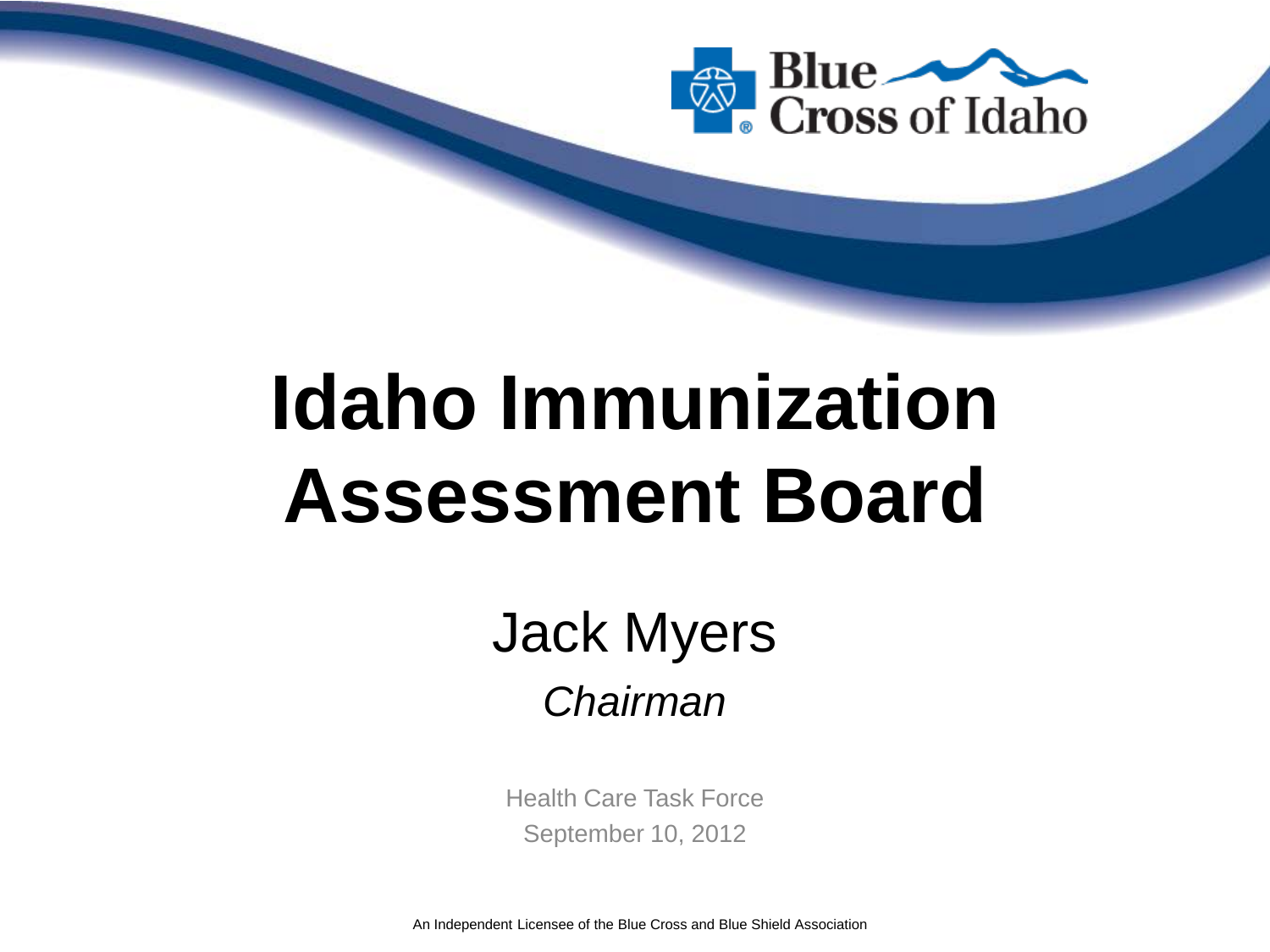## Legislative Intent of HB 432

- Ensure access to childhood vaccinations in Idaho
- Provide vaccinations at a lower cost
- Allow maintenance of single vaccine distribution to providers



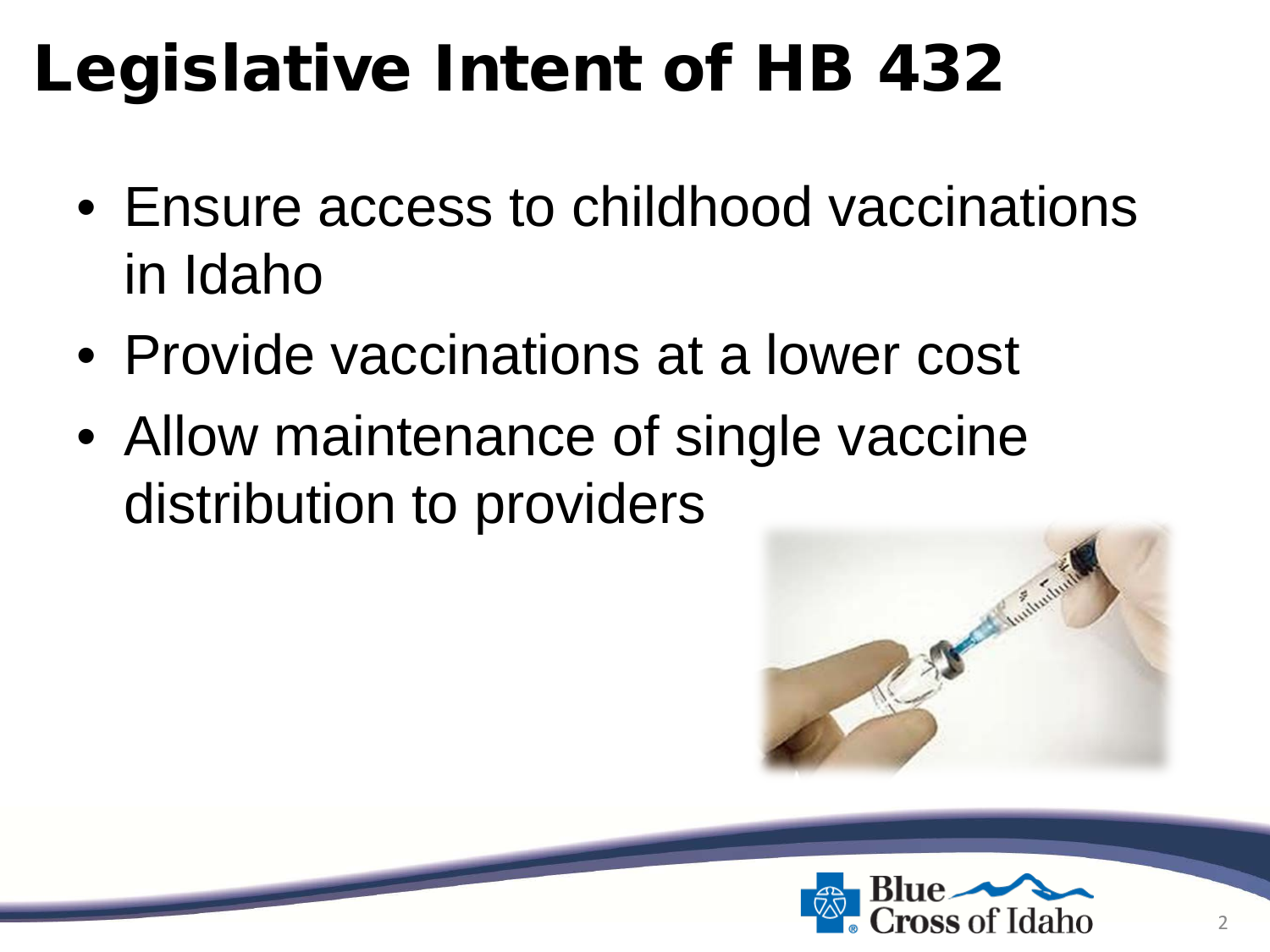### Assessment Rates

### Fiscal Year Ending June 30

|                                  | 2011    | 2012    | 2013    |
|----------------------------------|---------|---------|---------|
| Rate                             | \$47.00 | \$58.18 | \$79.00 |
| <b>Percent Increase</b>          |         | 23.8%   | 35.8%   |
| <b>Children Covered</b>          | 197,000 | 201,000 | 216,000 |
| <b>Assessments (\$ millions)</b> | \$8.4   | \$11.7  | \$17.0  |

NOTE: Assessment rate in Maine for 2013 is 83.76. Washington administrative costs were \$676K in 2012.

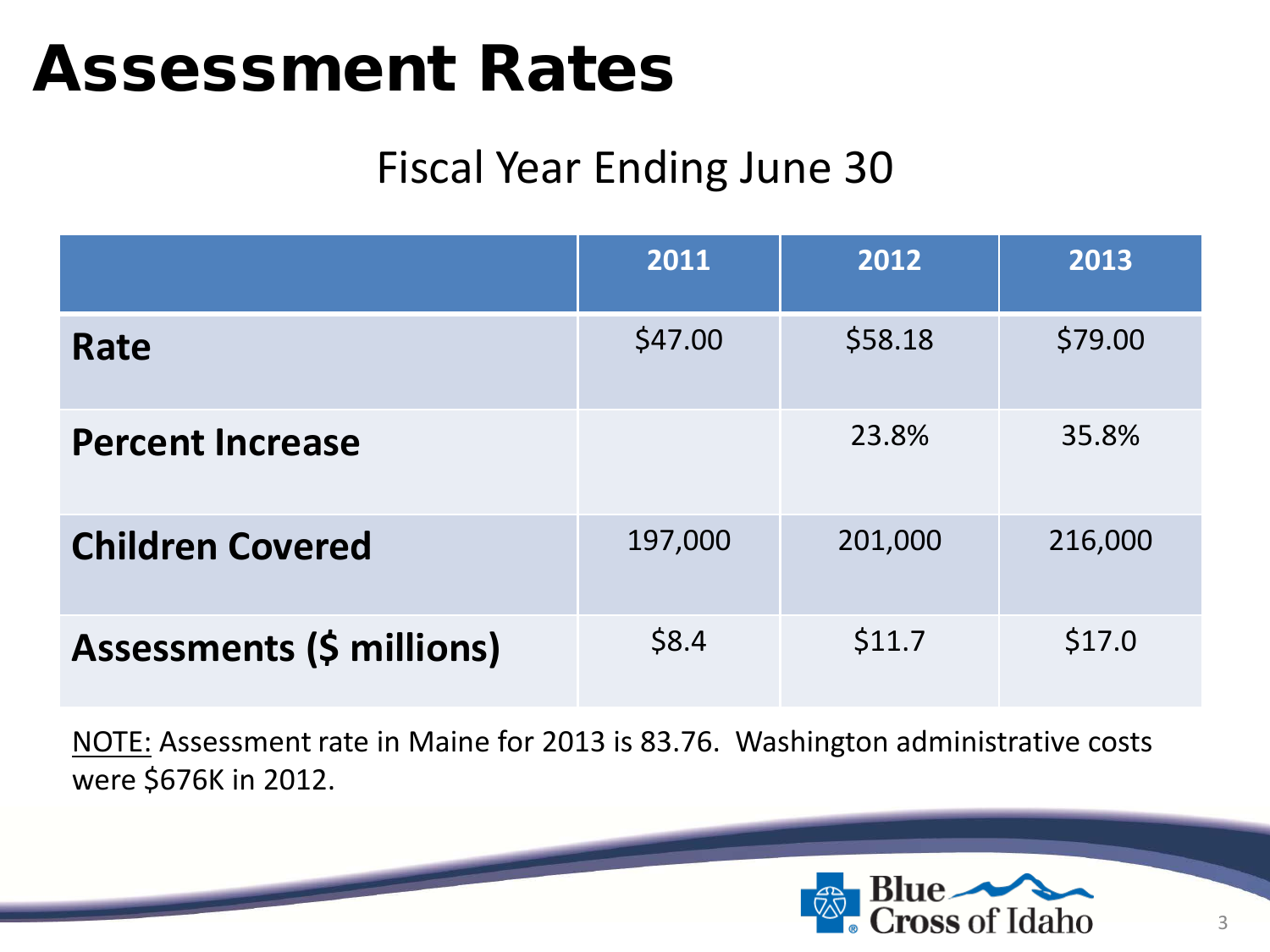

### Insurance Carriers Assessed

- **Two** Over \$1 million
- **Four** \$500,000 to \$1 million
- **Eleven** \$100,000 to \$499,999
- **Forty-seven** \$10,000 to \$99,999
- **Thirty-three** Less than \$10,000
- $\checkmark$  Ninety-Seven (97) carriers assessed
- $\checkmark$  All carriers are current with payments
- $\checkmark$  TriCare has not participated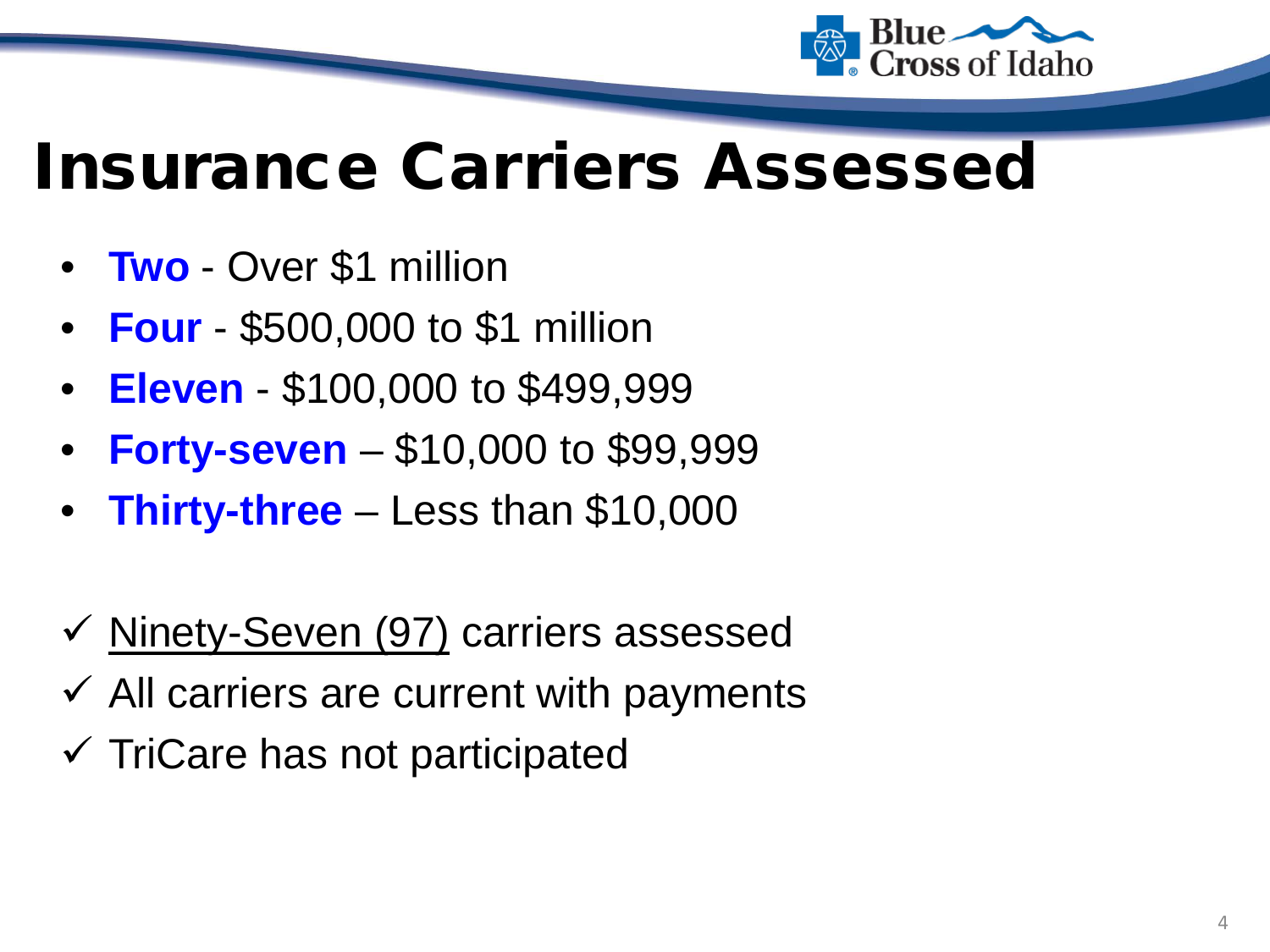## Does the IIP Meet Savings Expectations

| <b>Blue Cross of Idaho (BCI) Pre-implementation estimate</b>                                                                                      | 32%        |
|---------------------------------------------------------------------------------------------------------------------------------------------------|------------|
| 2011 Savings: BCI assessment - BCI contract pricing                                                                                               | <b>30%</b> |
| <b>2012 Savings</b>                                                                                                                               | 23%        |
| 2013 Savings: Estimation is difficult due to changes in vaccine<br>coverage and instability of the estimation process during the<br>initial years |            |

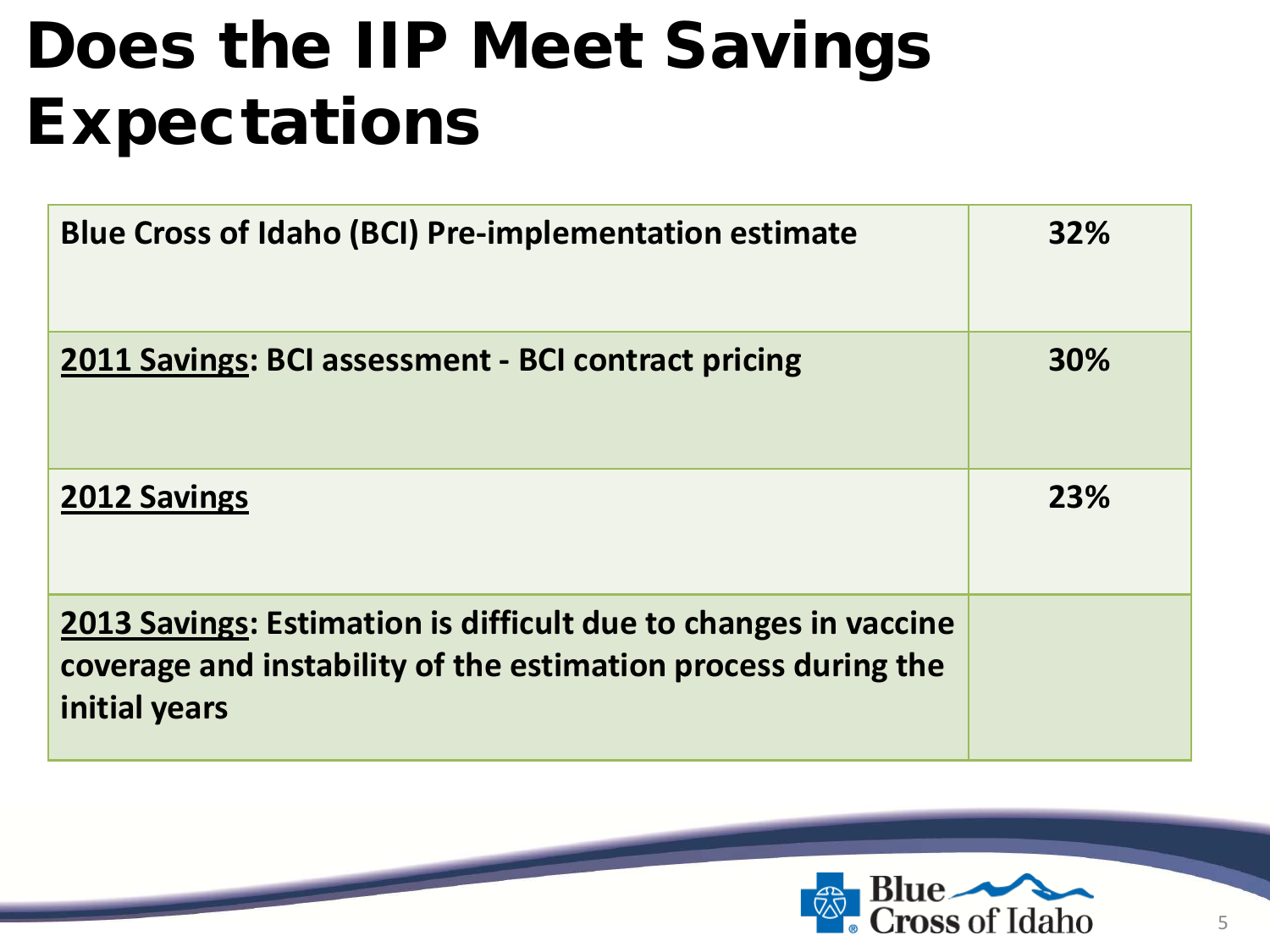## Sunset Provision

- Chapter 60, Title 4, shall be null, void, and of no force in effort on and after July 1, 2013
- The Idaho Immunization Assessment Board recommends the program be extended for two years; cost savings to be further evaluated
- Proposed language changes to Chapter 60 will be provided during the next legislative session

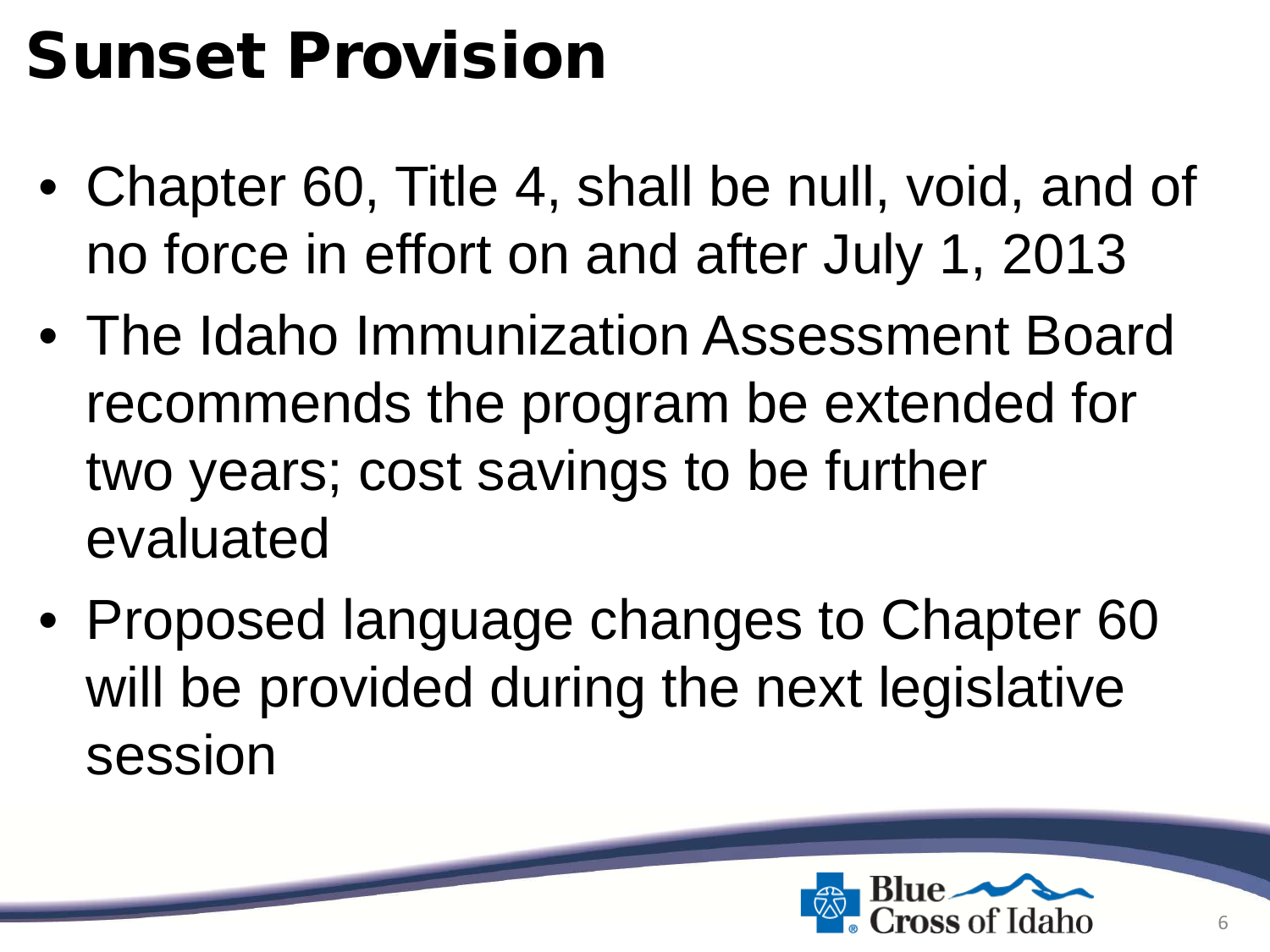### Immunization Assessment Board Members *(10 Members)*

#### **Director Bill Deal, Department of Insurance (Ex Officio)**

#### **Insurance Carriers**

- Jack Myers , Blue Cross of Idaho (Chair)
- Richard Rainey, MD, Regence Blue Shield of Idaho
- Tim Callender, AmeriBen / IEC Group

#### **Idaho Businesses**

- Chris Pickford, PhD, Boise School District
- Susan Rhoades, Jackson Food Stores

#### **Practicing Physicians**

• Ted Epperly, MD, Family Practice Residency (Vice Chair)

#### **Department of Health & Welfare**

• Christine Hahn, MD

#### **Legislators**

- Senator Melinda Smyser
- Representative Jeff Thompson